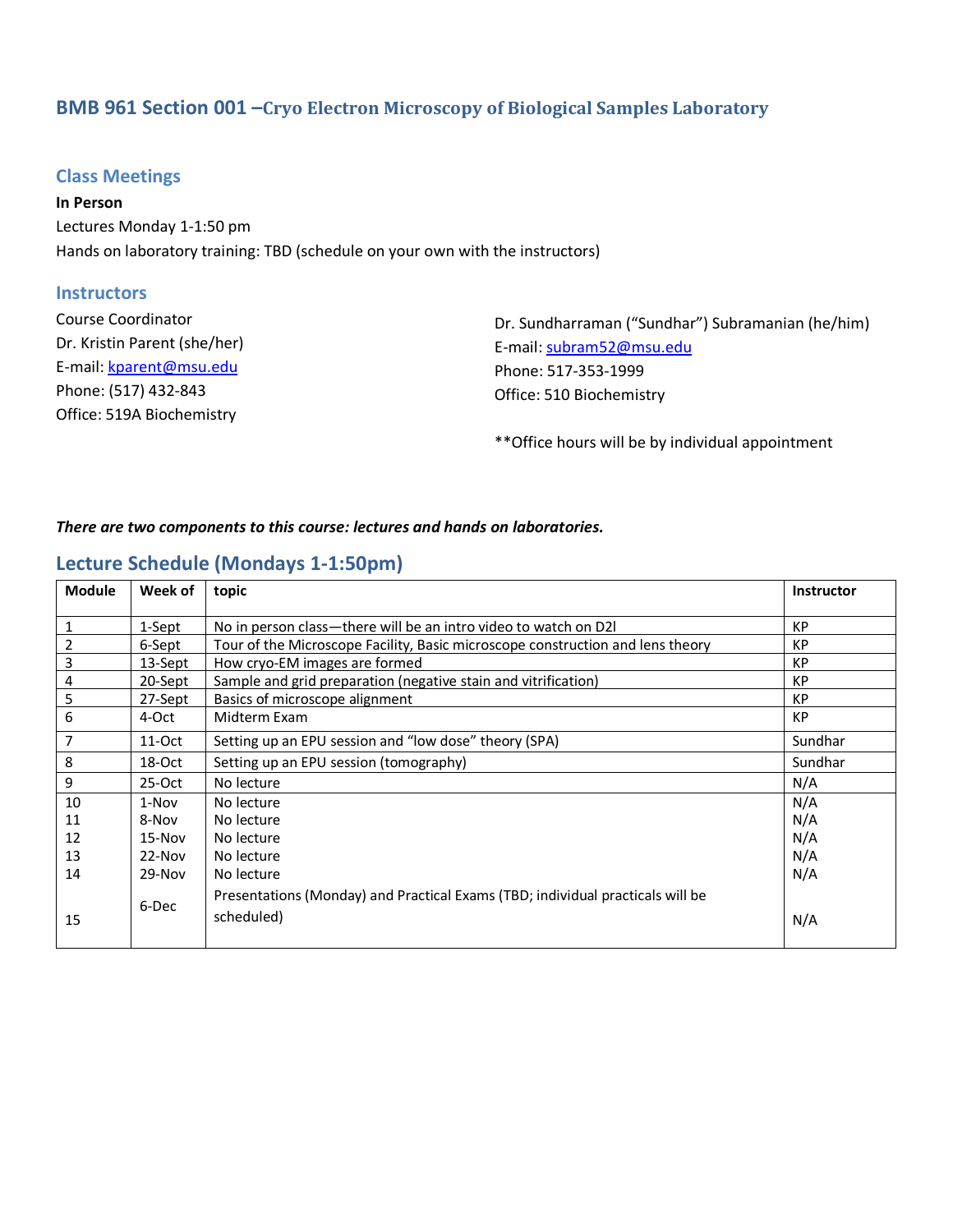### \*\**Lab times will be by appointment with the Instructor and may either be one on one, or in groups of two*

## **Laboratory Schedule**

| <b>Module</b>  | Week of  | topic                                                                                                                      | Instructor | Lab time*  |
|----------------|----------|----------------------------------------------------------------------------------------------------------------------------|------------|------------|
| 1              | 1-Sept   | No laboratory this week                                                                                                    |            | TBD        |
| $\overline{2}$ | 6-Sept   | Basic imaging of negative stain samples, moving the stage and<br>finding samples, magnification consideration and focusing | <b>KP</b>  | TBD        |
| 3              | 13-Sept  | Grid preparation (glow discharge and negative stain)                                                                       | <b>KP</b>  | TBD        |
| 4              | 20-Sept  | Grid preparation (vitrification)                                                                                           | <b>KP</b>  | TBD        |
| 5              | 27-Sept  | Grid clipping and loading the autoloader                                                                                   | <b>KP</b>  | TBD        |
| 6              | 4-Oct    | EPU setup and data collection (SPA)                                                                                        | Sundhar    | TBD        |
| 7              | $11-Oct$ | EPU setup and data collection (Tomography)                                                                                 | Sundhar    | TBD        |
| 8              | 18-Oct   | Individual Student Projects                                                                                                | Sundhar    | TBD        |
| 9              | 25-Oct** | Individual Student Projects                                                                                                | N/A        | <b>TBD</b> |
| 10             | 1-Nov    | Individual Student Projects                                                                                                | N/A        | TBD        |
| 11             | 8-Nov    | Individual Student Projects                                                                                                | N/A        | <b>TBD</b> |
| 12             | 15-Nov   | Individual Student Projects                                                                                                | N/A        | TBD        |
| 13             | 22-Nov   | Individual Student Projects                                                                                                | N/A        | TBD        |
| 14             | 29-Nov   | Individual Student Projects                                                                                                | N/A        | TBD        |
| 15             | 6-Dec    | <b>Practical Exams</b>                                                                                                     | Sundhar/KP | TBD        |

*\*\* October 25 and 26 are University holidays. You will need to plan accordingly that week.*

## **Course Description**

This is a hands-on, course dealing with several aspects of cryo-electron microscopy (cryo-EM). We will start with an overview of electron microscopes and optics, and provide hands on experience in imaging biological specimens. We will go through some of the most commonly used protocols for negatively staining protein samples, vitrification of biological material, as well as grid clipping and loading into a modern Talos Arctica microscope. Then we will go through the process of setting up a high throughput and high-resolution cryo-EM data collection sessions including both single particle analysis and cryo-electron tomography applications. Lectures will cover the theory and demonstrate the methods used; lab hours will provide hands-on experiences. The first portion of the course will make use of known "standards". The second half of the course will involve student-driven research projects of their choosing.

### **Inclusion in BMB 961**

It is our intention that this class is a safe and productive learning environment for every person. However, we recognize that inclusion is a complex issue and we still have much to learn about and from the diverse backgrounds and perspectives of students. If actions of the instructional team or other students make you feel uncomfortable, please let us know and we will do our best to correct the situation. If you do not feel comfortable discussing this directly, you can reach us through your academic advisor, another student, or another avenue that is more comfortable.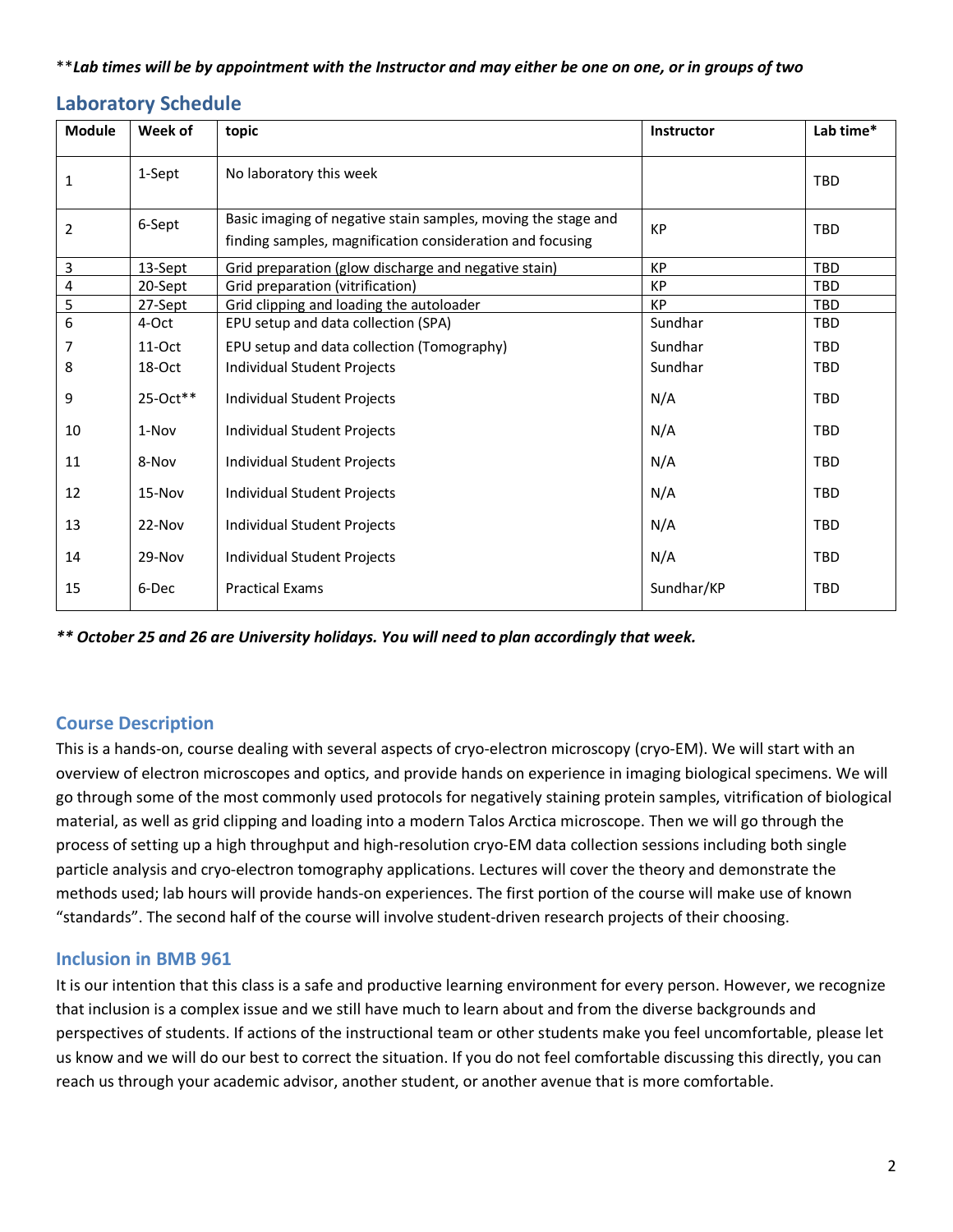## **Grades**

Your grade in BMB 961 is based on a 4.0 scale. The following components shows the composition of the course and what you must achieve to guarantee a passing grade.

| <b>Assessment Type</b> | %     | <b>Notes</b>                                                                   |
|------------------------|-------|--------------------------------------------------------------------------------|
| Midterm Exam           | (20%) | This will be a written exam, "open notes"                                      |
| Presentation/Progress  | (30%) | Based on how well you have progressed (troubleshooting and improving           |
| of Individual Project  |       | grid prep and data collection)                                                 |
| <b>Practical Exam</b>  | (50%) | This is critical as you will become a certified user of the facility after the |
|                        |       | course ends                                                                    |

| Grade** | %    |
|---------|------|
| 4.0     | >89% |
| 3.5     | >82% |
| 3.0     | >74% |
| 2.5     | >68% |
| 2.0     | >61% |
| $1.5\,$ | >55% |
| 1.0     | >49% |
| 0.0     | <49% |

*\*\* The expectation is that students that have successfully completed this course will obtain "user A" status and be independent in the RTSF Cryo-EM facility. A minimum grade of 3.5 in this course is required to obtain this status.*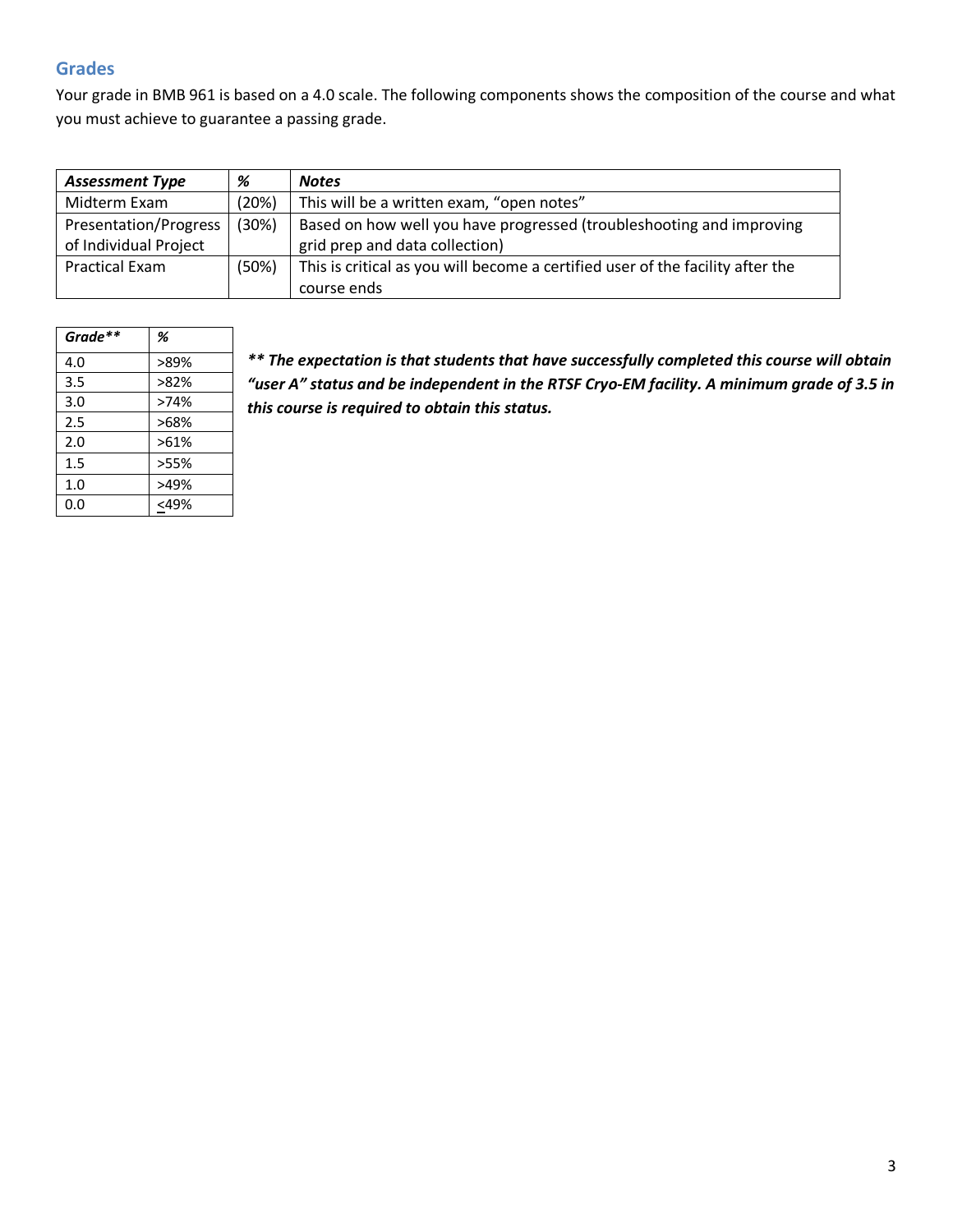## **Required Course Materials –**

**1. Textbook :** There is *no* texbook assigned for this course. I will make online resources available and suggest books for those who wish for additional content. However we will not use these directly in the course.

Lecture notes will be provided through D2L. These are lecture notes largely designed by Dr. Timothy S. Baker at the University of California, San Diego (those ones labeled as "CHM 165,265/BIMM 162/BGGN 262"), as well as some of my own custom design.

### **3. D2L and Email**

We will make announcements by D2L e-mail. Course materials including study aids and grades will be posted on D2L. Questions regarding grades, course mechanics, or of a personal nature should be sent by e-mail directly to Dr. Parent from your MSU email account (other email accounts may be marked as spam). You can expect responses to email communication within 2 business days.

### **Assessments**

### **1. Mid Term Exam (20%)**

- Exams will have a mixture of multiple choice and free response questions.
- Exams are individual efforts and you should neither give nor receive help during exams, although we will allow you to refer to your notes.

### **2. Presentation / Progress of Individual Project (30%):**

- Each student will either pick a sample provided by Sundhar for their individual project, or if students are using cryo-EM as part of their research, this can be their own sample. This could be *EITHER* a project on single particle data collection, *OR* tomography.
- Students will have the entire second half of the semester to demonstrate negative staining/vitrification and data collection on their sample. It is the responsibility of the student to co-ordinate and plan their experiments in accordance with the facility schedule.
- Each student will prepare and give a 10 minute presentation to the class using power point (or other), to present their independent project.

### **2. Practical Exam (50%):**

- Each student will need to demonstrate competency in the following procedures:
- Grid handling
- Glow discharging
- Vitrification
- Grid clipping
- Grid Storage
- Basics of microscope operation (basic alignments, changing magnification, focusing, finding a sample, and setting up routine imaging)

### **4. Extra credit**

• There is no extra credit for this course.

### **Attendance and Absences**

We will not allow any excused absences from lecture, or scheduled one-on-one training. All laboratory training must be completed by 5 pm of the Friday of each week in order to be considered completed "on time".